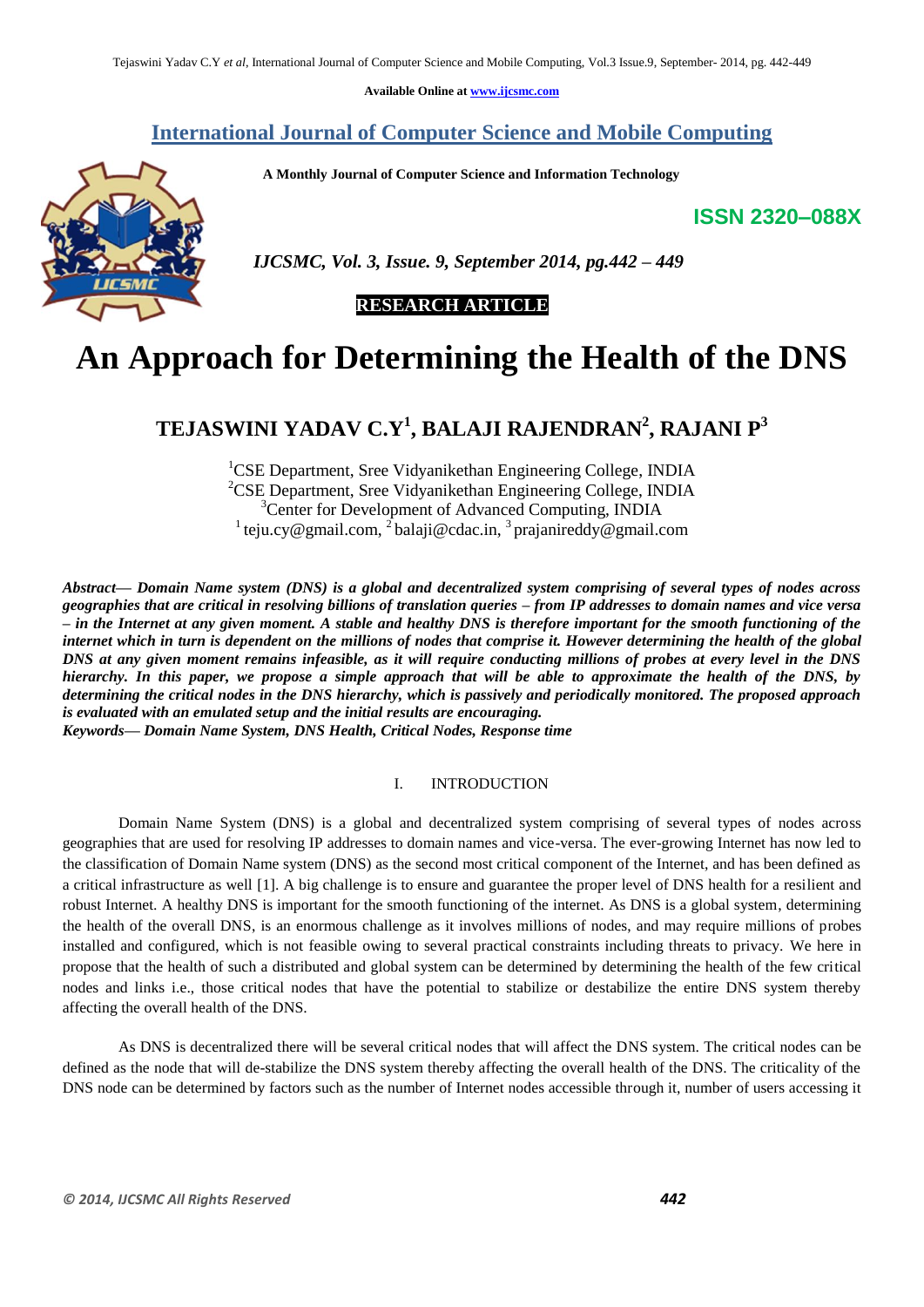Tejaswini Yadav C.Y *et al*, International Journal of Computer Science and Mobile Computing, Vol.3 Issue.9, September- 2014, pg. 442-449

at any given point of time. The health of such critical nodes can be determined using factors such as the responsiveness of the node, queries responded over time, round trip time taken etc…

The network of critical nodes and their respective health go a long way in influencing the health of the overall DNS system. The critical nodes could be found anywhere in the DNS network - root servers, top-level domain name server, authoritative name server, recursive resolver, public DNS service mapper etc.

#### II. RELATED WORK

Domain Name System (DNS) is a highly distributed, hierarchical naming system for computers, services and resources connected to the internet, which associates information such as network addresses with a human readable name. DNS is used to map a hostname in the application layer to an IP address in the network layer. DNS therefore provides a simple service for lookup and translation of URL into IPaddress and vice versa. Initially, when the Internet was small, a file called "hosts.txt" was used to serve as a lookup table [2]. However, as the size increased, it became difficult to access and maintain. In order to resolve the complexity, DNS was introduced. It was developed in November 1983 by Paul Mockapetris. As DNS is decentralized there is no need to maintain data in a big and single file. The DNS is organized as an inverted tree structure with the root at the top. Internet Corporation for Assigned Names and Numbers (ICANN) – an organization is in charge of maintaining the root zone. Under root node there will be top level domains which includes country code top level domains (ccTLDs), unsponsored top level domains, generic top level domains (gTLDs) etc. In the DNS hierarchy there are 13 root name servers named from A to M that contains copies of the root zone. These 13 root servers are replicated across the world. DNS security is very important for the Internet, because all the users use the DNS services indirectly. Any compromise to the DNS could cause a heavy loss to the user. Some attacks on DNS are cache poisoning, DOS attacks, DDOS attacks and botnet attacks. Mainly the health of the DNS depends on Security, Stability and Resiliency (SSR) [3]-[4]. There are five vital signs of DNS which are used as a part of health assessment of the system. They are: Coherency, Integrity, speed, availability and resiliency.

The health of DNS can be determined with the help of critical nodes on the network. Determining DNS health requires monitoring the system, analyzing its behavior, planning and initiating corrective actions. The Measuring the Naming System (MeNSa) project proposes a formal and structured methodology and a set of metrics for the evaluation of the DNS health and security levels. Analyzing the DNS health is one of the key challenges, due to following reasons: There don't exists any common standards or metrics; no common indicators; no common rules exist for computing the values of generally accepted indicators; no agreed terms for the normal DNS behavior; no common sharing or pooling availability [5]. So, here we propose a mechanism for analyzing the DNS health by using necessary DNS tools and we identify the critical nodes on the DNS system and then conducting passive probes on it.

#### *A. Detection And Classification of Critical Nodes*

For determining the Health of the DNS we have to detect the critical nodes and classify according to the patterns observed. We are considering the critical nodes as all the root nameservers,top10gTLDs(.com,.net,.org,.info,.biz,.mobi,.asia,.name,.tel,.pro),andtop15ccTLDs(.tk,.de,.uk,.cn,.nl,.ru,.eu,.br,.ar,. au,.fr,.it,.pl,.ca,.us,.ch,.in,.es,.co,.be) and some nodes that had prone to attack earlier which are listed in table 1. We considered them as critical nodes based on number of sub domains and number of users accessed. The classifications of problems affecting critical nodes are configuration problems, DNS server and Hardware problem (Router), Heavy traffic load, Malware/DDOS/DOS attack and botnet attack. The propagation impact will depend on the number of nodes that were affected. For example, consider a G-root and L-root servers, both are the root servers that will maintain several ccTLDs and gTLDs. The propagation impact will be high if there was any attack on these root servers. On Feb 6<sup>th</sup> 2007 there was a DDOS attack on the G root and L root servers. The attack happened on these root servers because these servers haven't installed Anycast. Propagation impact was high. At least six root servers were attacked but only two are badly affected (G and L). The g-root was maintained by U.S Department of Defense and L-root by ICANN [6].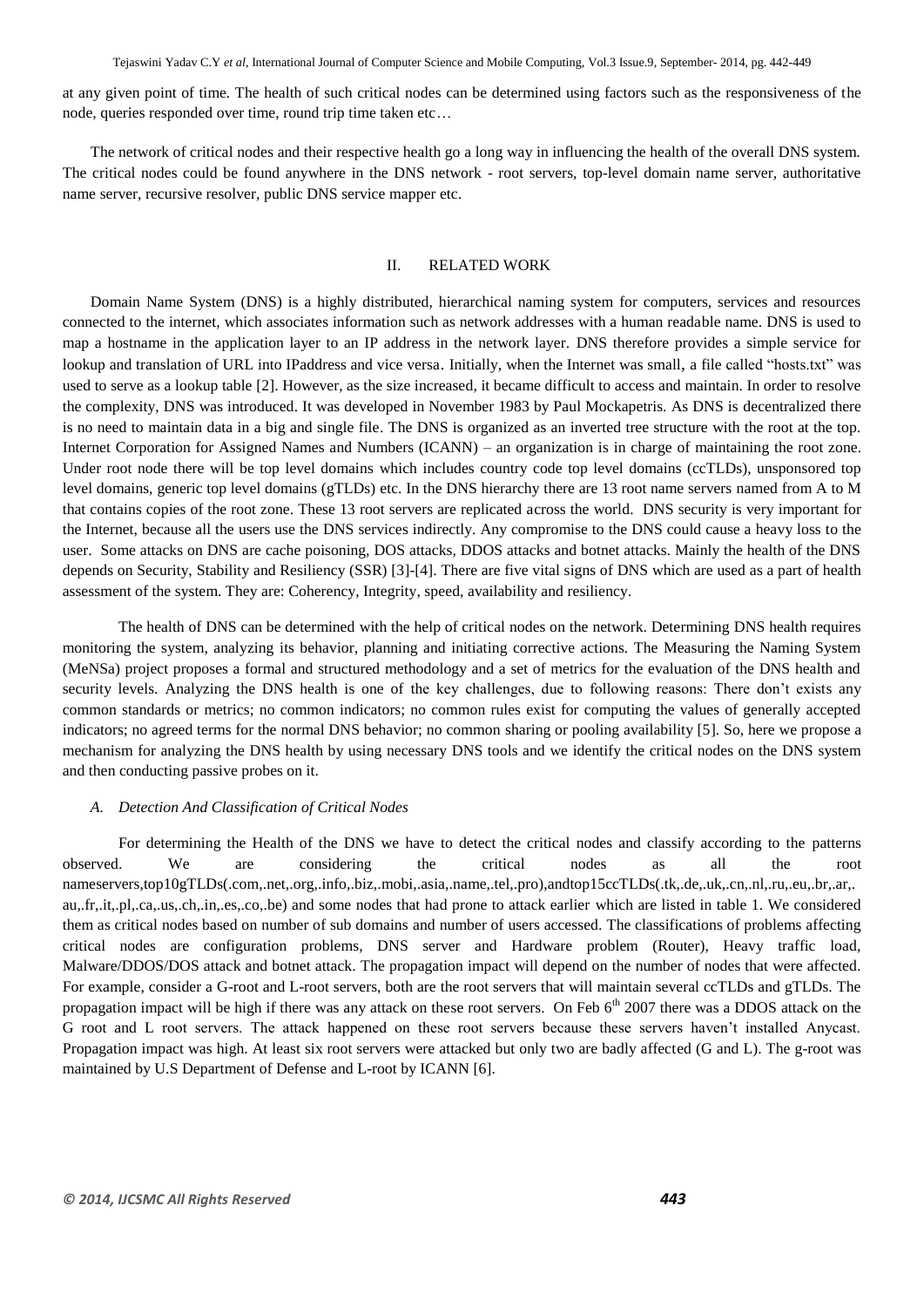Tejaswini Yadav C.Y *et al*, International Journal of Computer Science and Mobile Computing, Vol.3 Issue.9, September- 2014, pg. 442-449

Similar DDOS attack was happened on the root servers on Oct  $21<sup>st</sup>$  2002. It was happened because the attacker sends many ICMP pings using a botnet to each of the servers. Propagation impact was low. The attack targeted all the 13 root servers for an hour. The routers were protected by packet filters which were configured to block all ICMP pings; they didn't sustain much damage.

Another attack was happened on March 18<sup>th</sup> 2014 on Google public DNS server of Venezuela and Brazil. The server was hijacked for nearly 22 minutes and the attack was based on BGP which is very hard to detect. The propagation impact was high, and the government agencies, financial institution and enterprises of that region were inaccessible.

#### *B. Analysis of Critical Nodes*

After we zeroed on these critical nodes, we conducted probes over a continuous period of time. We probed the identified critical nodes to find the response time (the time it took to get the response from the node). The results were accumulated over a period of time, to identify thresholds that can be used as a cut-off to flag the critical state of the critical node. After collecting the results over a period of time, the average response time was calculated. For continuous probing and storing the data we have used the POSTGRES database, which easily lends for executing scripts and conducting analysis.

#### TABLE 1

| Node                | Occurred in               | Incident             | Propagation impact | Effect                     | Problem            |
|---------------------|---------------------------|----------------------|--------------------|----------------------------|--------------------|
|                     |                           |                      |                    |                            |                    |
| G root and L root   | Feb 6th 2007              | It<br>happened<br>on | Propagation impact | At least six root          | <b>DDOS</b> attack |
| (root servers)      |                           | those root servers   | was high           | servers<br>were            |                    |
|                     |                           | because<br>they      |                    | but<br>attacked            |                    |
|                     |                           | installed<br>haven't |                    | of<br>only two             |                    |
|                     |                           | Anycast.             |                    | them are badly             |                    |
|                     |                           |                      |                    | affected. The g-           |                    |
|                     |                           |                      |                    | root which was             |                    |
|                     |                           |                      |                    | run by the U.S             |                    |
|                     |                           |                      |                    | department of              |                    |
|                     |                           |                      |                    | defense and L-             |                    |
|                     |                           |                      |                    | root by ICANN              |                    |
| <b>Root Servers</b> | Oct 21 <sup>st</sup> 2002 | It<br>happened       | Propagation impact | The<br>attack              | <b>DDOS</b> attack |
|                     |                           | the<br>because       | was low.           | targeted all the           |                    |
|                     |                           | attacker<br>sends    |                    | 13 root name               |                    |
|                     |                           | many ICMP pings      |                    | servers for an             |                    |
|                     |                           | using a botnet to    |                    | The<br>hour.               |                    |
|                     |                           | each of the servers  |                    | routers<br>were            |                    |
|                     |                           |                      |                    | by<br>protected            |                    |
|                     |                           |                      |                    | packet<br>filters<br>which |                    |
|                     |                           |                      |                    | were<br>configured<br>to   |                    |
|                     |                           |                      |                    | block all ICMP             |                    |
|                     |                           |                      |                    | they<br>pings,             |                    |
|                     |                           |                      |                    | didn't<br>sustain          |                    |
|                     |                           |                      |                    | much damage.               |                    |

#### DETECTION AND CLASSIFICATION OF CRITICAL NODES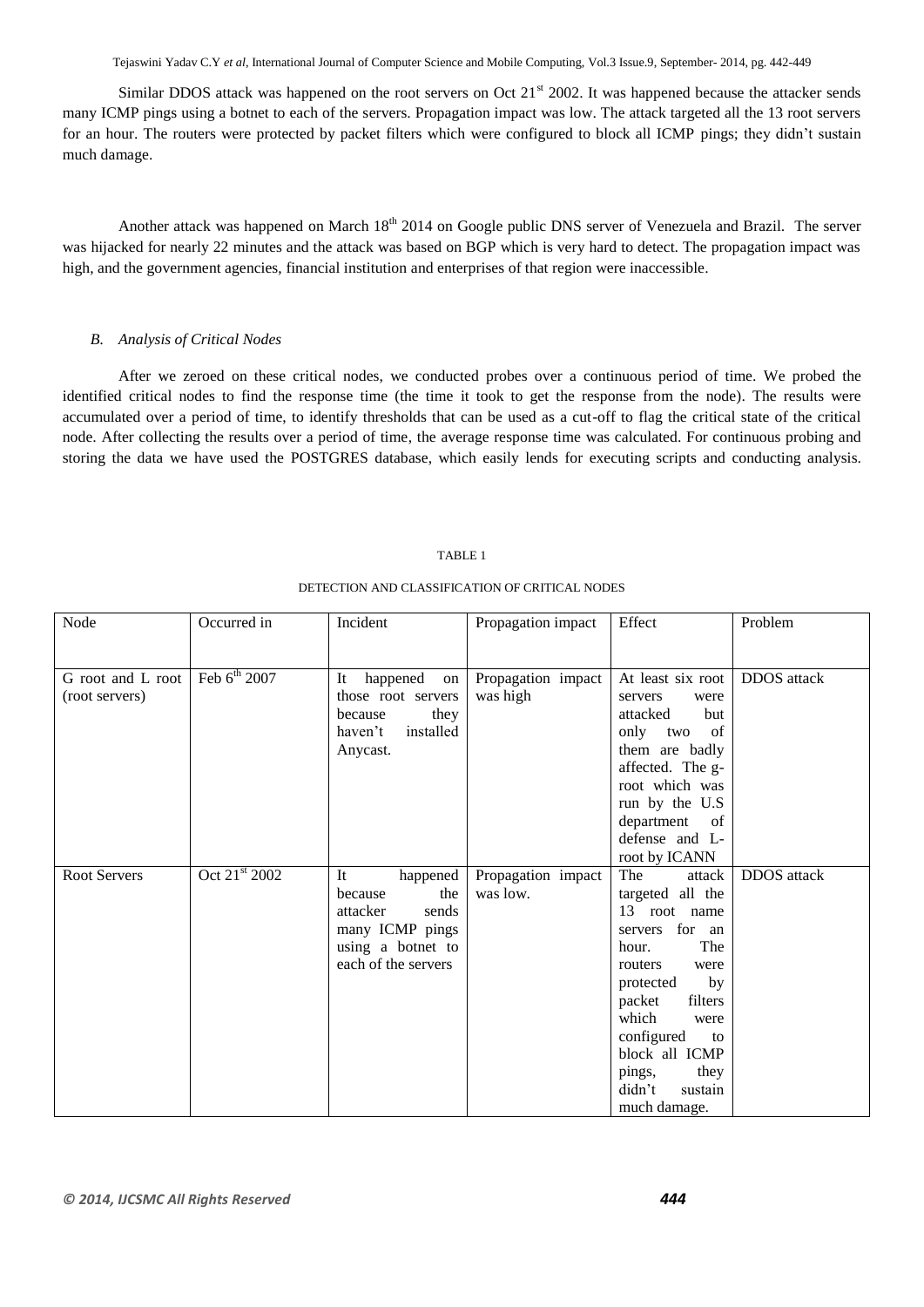| Venezuela     | and | March $18th$ 2014 | The<br>attack        | Propagation impact | The<br>Google        | Hijacking of DNS      |
|---------------|-----|-------------------|----------------------|--------------------|----------------------|-----------------------|
| <b>Brazil</b> |     |                   | happened<br>on       | was high.          | <b>DNS</b><br>server | server (using $BGP$ ) |
|               |     |                   | Google<br><b>DNS</b> |                    | 8.8.8.8/32<br>was    |                       |
|               |     |                   | of<br>server         |                    | hijacked for 22      |                       |
|               |     |                   | Venezuela<br>and     |                    | The<br>minutes.      |                       |
|               |     |                   | Brazil. The attack   |                    | impact<br>was        |                       |
|               |     |                   | is based on BGP,     |                    | mostly<br>on         |                       |
|               |     |                   | and it is very hard  |                    | government           |                       |
|               |     |                   | The<br>detect.<br>to |                    | agencies,            |                       |
|               |     |                   | attackers            |                    | financial            |                       |
|               |     |                   | performed man-in-    |                    | institution<br>and   |                       |
|               |     |                   | middle attack such   |                    | enterprises.         |                       |
|               |     |                   | kind of attacks is   |                    |                      |                       |
|               |     |                   | ideal for cyber      |                    |                      |                       |
|               |     |                   | espionage            |                    |                      |                       |
|               |     |                   | operations.          |                    |                      |                       |

#### III. IMPLEMENTATION AND ANALYSIS

In this section, we analyze the global DNS health by identifying few critical nodes with large number of sub nodes or large number of users dependent on it. After identifying a select set of critical nodes, we monitored those critical nodes on a periodic basis and calculated the average response time. The command–line utility DIG [7] came in handy in conducting these probes which was wrapped over a script that executed in the background. For instance, for probing a root name server, the following command was used.

#dig @server\_ip\_address name-server

If we want to probe an a.root-name server, the following command was used.

#dig @198.41.0.4 a.root-servers.net

The output of the above command is:

;; Query time: 157msec

;; SERVER: 198.41.0.4#53(198.41.0.4)

;; When: Sun Aug 31 12:00:01 IST 2014

MSG SIZE rcvd: 769

As shown above, similar probing was carried out on the select critical nodes as shown in table and the data was stored in postgresql.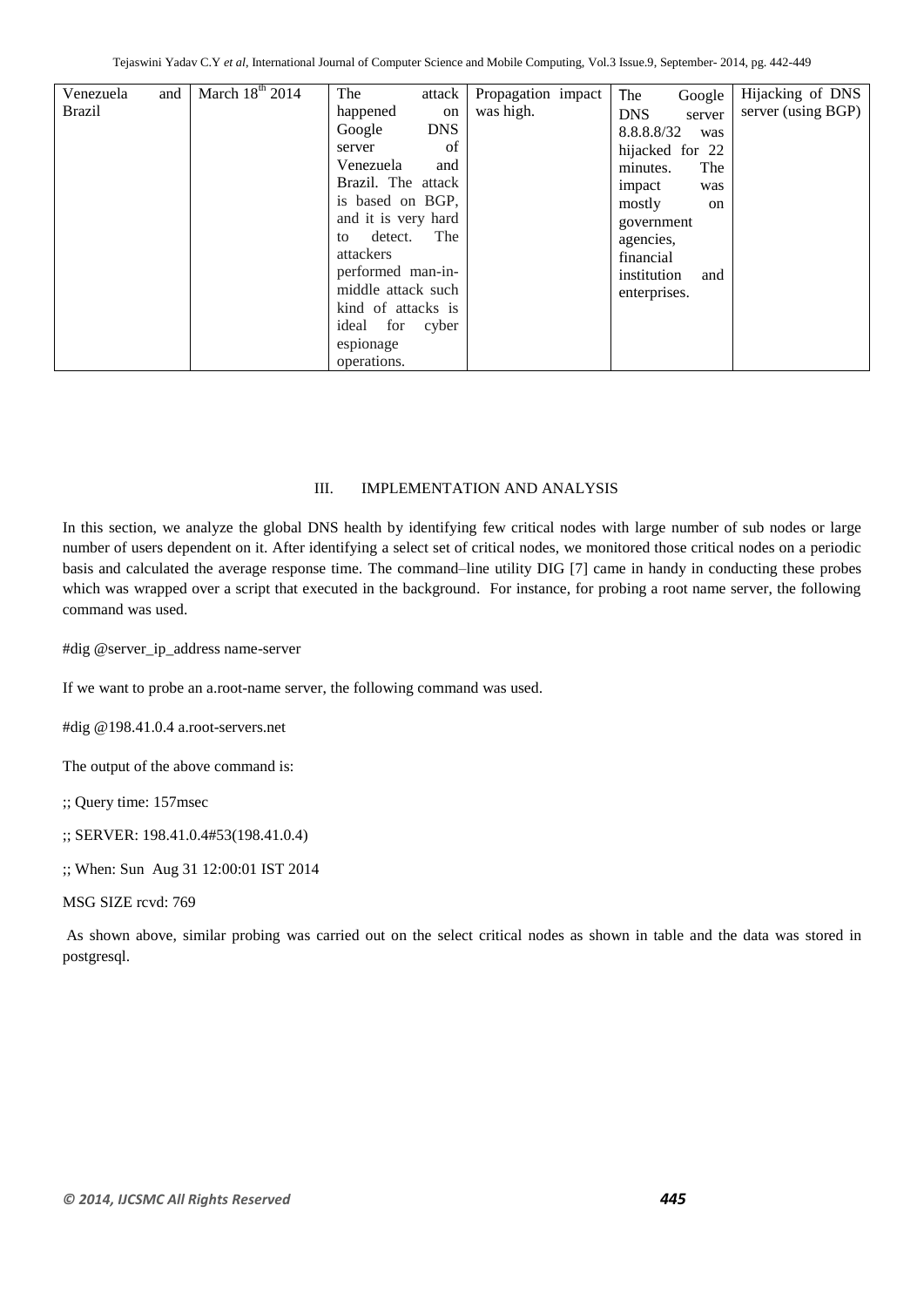#### TABLE 2

#### PROBING AND STORING THE DATA IN POSTGRESQL

| Id             | Ip address     | Response time | Date       | Time     |
|----------------|----------------|---------------|------------|----------|
|                | 198.41.0.4     | 175msec       | 2014-08-31 | 12:00:01 |
| $\mathfrak{D}$ | 192.228.79.201 | $235$ msec    | 2014-08-31 | 12:00:01 |
| 3              | 192.33.4.12    | 241msec       | 2014-08-31 | 12:00:02 |
| $\overline{4}$ | 199.7.91.13    | 61msec        | 2014-08-31 | 12:00:02 |
| 5              | 192.203.230.10 | 60msec        | 2014-08-31 | 12:00:02 |

Let us take an example for Google public DNS server (8.8.8.8). We probed this node continuously for a period of time and stored the query time for finding the average response time as given in the following table.

#### TABLE 3

#### RESPONSE TIMES OF GOOGLE PUBLIC DNS SERVER AT REGULAR INTERVALS OF TIME

| Response time msec | Date       | Time     |
|--------------------|------------|----------|
| 109                | 2014-08-31 | 11:07:05 |
| 131                | 2014-08-31 | 11:25:27 |
| 32                 | 2014-08-31 | 11:30:32 |
| 33                 | 2014-08-31 | 11:35:41 |
| 28                 | 2014-08-31 | 11:40:15 |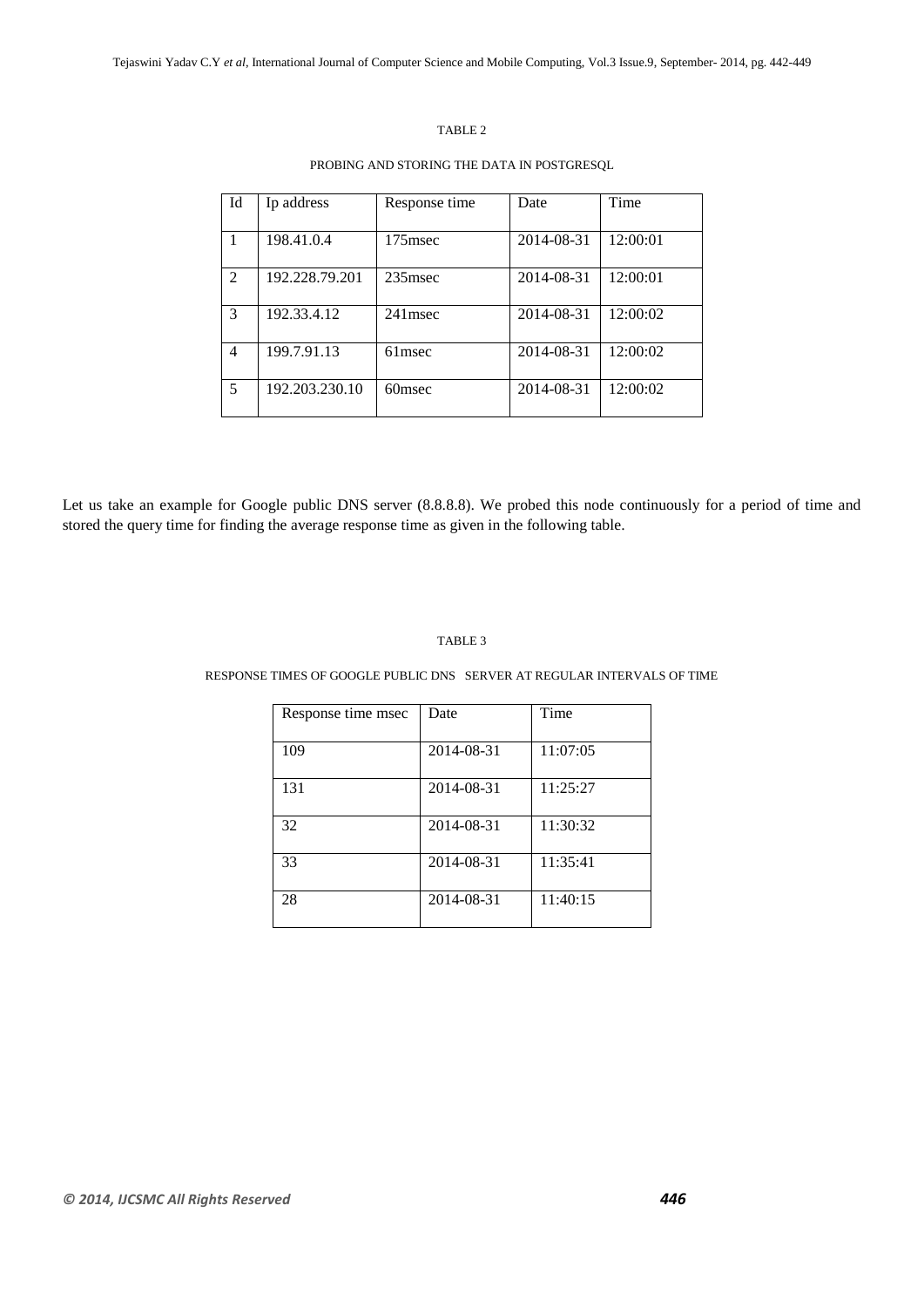Tejaswini Yadav C.Y *et al*, International Journal of Computer Science and Mobile Computing, Vol.3 Issue.9, September- 2014, pg. 442-449

The response time for Google Public DNS Server is as below:

#### TABLE 4

#### HOURLY AVERAGE RESPONSE TIME FOR GOOGLE PUBLIC DNS SERVER

| Response time (msec) | Time  | Date       |
|----------------------|-------|------------|
| 57.16                | 11:00 | 2014-08-31 |
| 39.16                | 12:00 | 2014-08-31 |
| 32                   | 01:00 | 2014-08-31 |
| 30.28                | 02:00 | 2014-08-31 |
| 29.17                | 03:00 | 2014-08-31 |

The average response times were then plotted as depicted in the following figure and sent to the DNS Visualizer module, which will then display to the DNS administrator.



#### Average Response Times of Google Public DNS server

Figure 1: Average Response Time of Google Public DNS Server

#### IV. EXPERIMENTS AND RESULTS

We simulated a top-level domain (.xy) with thousands of sub-domains under it as illustrated in Figure 2. We then constructed a DNS Query prober that probed the top-level domain with queries to several of its sub-domains, at regular intervals of time, and the average response times were calculated on hourly basis as given in Figure 3.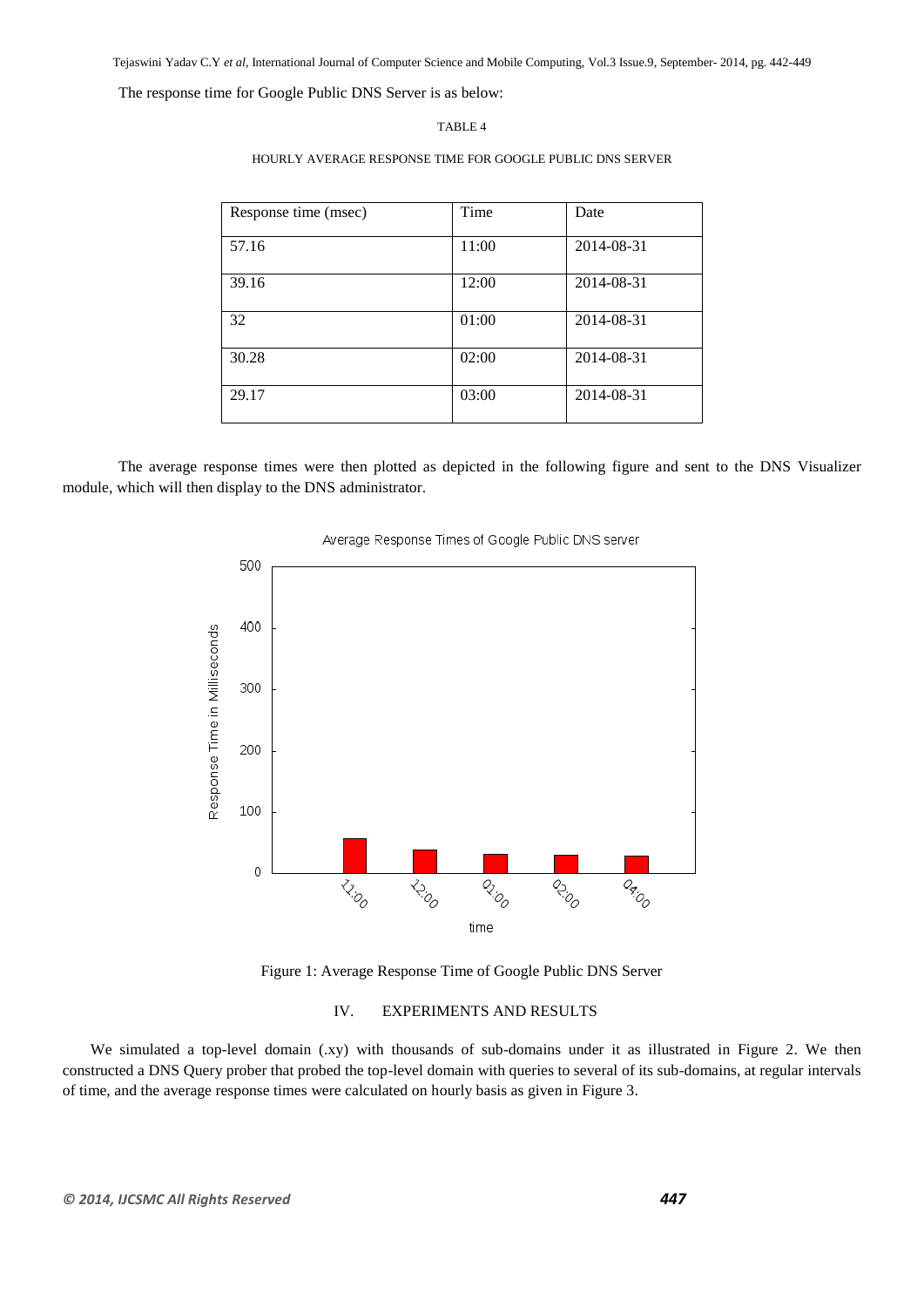



We are going to probe that domain continuously for a period of time.

The response time of .xy is as below:



Average Response Times of .xy root-server

Figure 3: Average Response Time Graph for .xy node in normal condition

An attack was simulated on the *.*xy node that made the domain struggle to respond to the queries. The propagation impact will depend on the number of sub-domains under it; though measuring it is not in the scope of this work. During attack, the response times conducted by the prober indicated considerable difference as given in Figure 4.